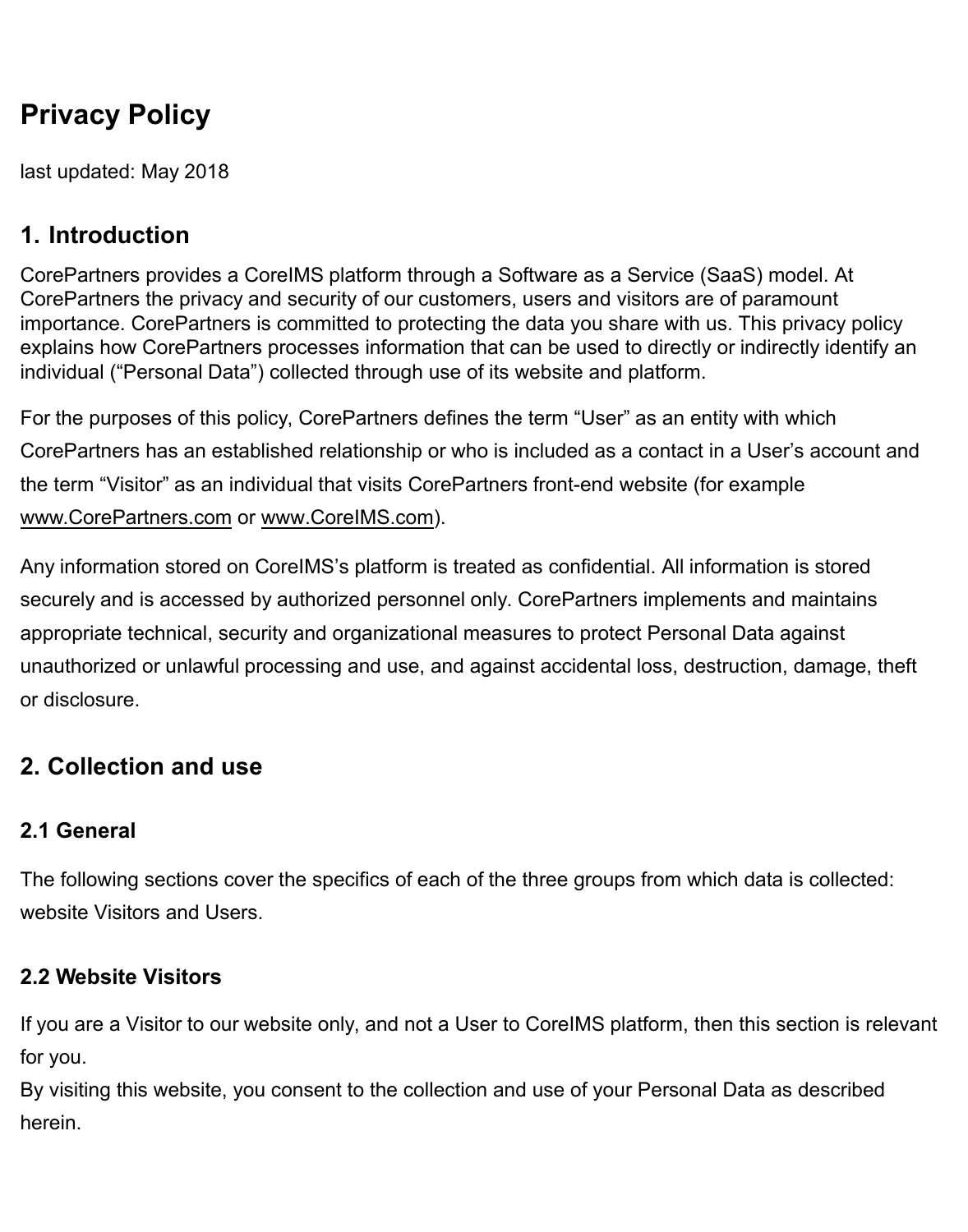If you do not agree with the terms set out herein, please do not visit this website. If required by applicable law, we will seek your explicit consent to process Personal Data collected on this website or volunteered by you. Kindly note that any consent will be entirely voluntary. However, if you do not grant the requested consent to the processing of your Personal Data, the use of this website may not be possible.

CorePartners may collect, record and analyze information of Visitors to its website. We may record your IP address and use cookies. CorePartners may add information collected by way of pageview activity. Furthermore, CorePartners may collect and process any Personal Data that you volunteer to us in our website's forms, such as when you register for events or sign up for information and newsletters. If you provide CorePartners with your social media details, CorePartners may retrieve publicly available information about you from social media.

Such Personal Data may comprise your IP address, first and last name, your postal and email address, your telephone number, your job title, data for social networks, your areas of interest, interest in CorePartners products, and certain information about the company you are working for (company name and address), as well as information as to the type of relationship that exists between CorePartners and yourself.

CorePartners gathers data about visits to the website, including numbers of Visitors and visits, Geolocation data, length of time spent on the site, pages clicked on or where Visitors have come.

#### **2.2.1 Purpose of processing personal data**

CorePartners uses the collected data to communicate with Visitors, to customize content for Visitors, to show ads on other websites to Visitors, and to improve its website by analyzing how Visitors navigate its website.

#### **2.2.2 Sharing personal data**

CorePartners may also share such information with service vendors or contractors in order to provide a requested service or transaction or in order to analyze the Visitor behavior on its website.

#### **2.2.3 Cookies**

Cookies are small pieces of information sent by a website to a Visitor's hard disk. Cookies cannot be used to run programs or deliver viruses to your computer. By continuing to visit the website, you agree to the placement of cookies on your device. If you choose not to accept our cookies, we cannot guarantee that your experience will be as fulfilling as it would otherwise be.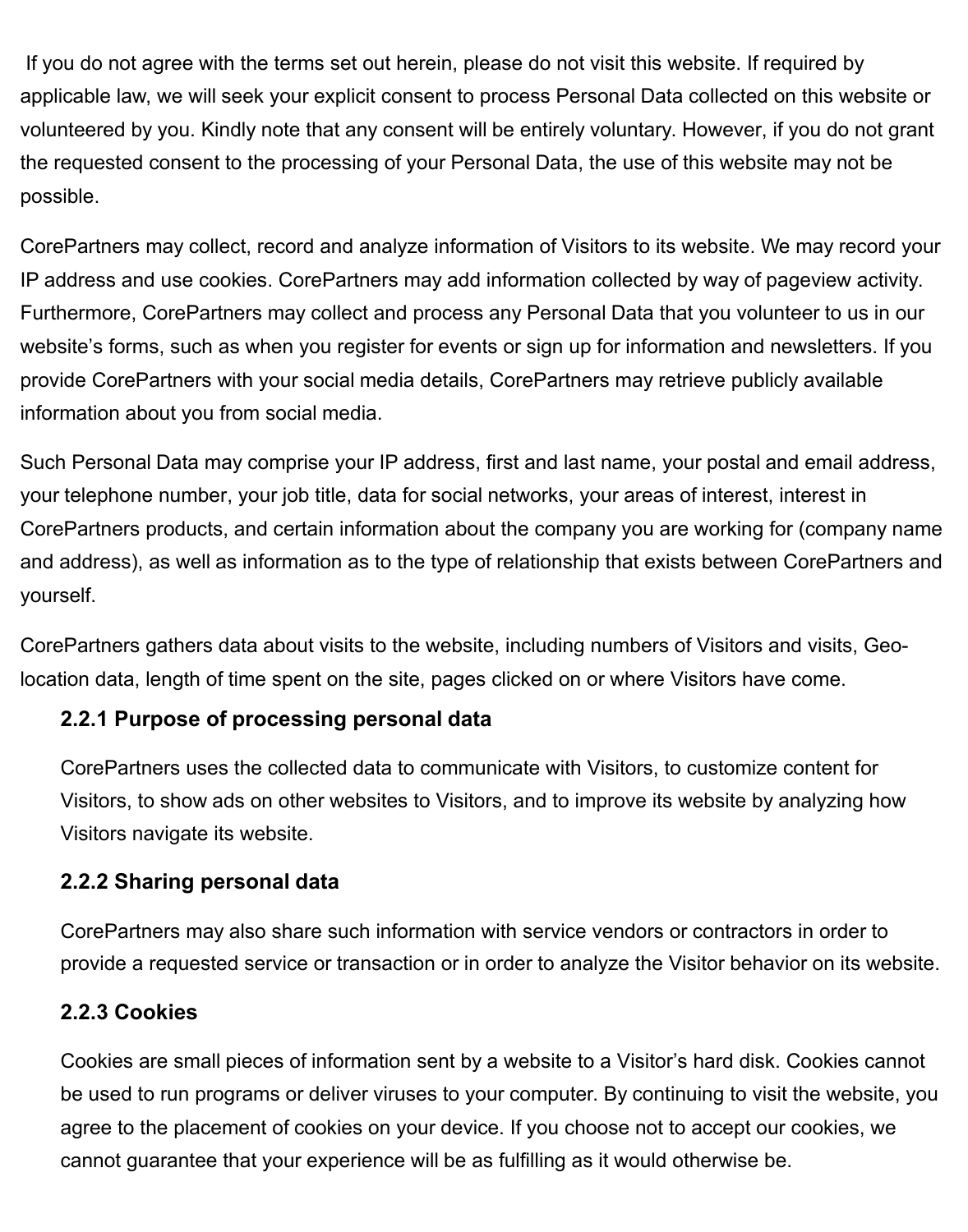We may also place cookies from third parties for functional and marketing purposes. The use of cookies is widespread and benefits the surfer. For further information, see CorePartners Cookie Policy.

#### **2.2.4 Links to other sites**

Please be aware that while visiting our site, Visitors can follow links to other sites that are beyond our sphere of influence. CorePartners is not responsible for the content or privacy policy of these other sites.

#### **2.3 CorePartners Professional Services**

Intentionally left Blank

#### **2.4 Users**

#### **2.4.1. General**

In order to provide services to its Users, CorePartners collects certain types of data from them.

Furthermore, CoreIMS's Users collect information when they are sign up. This section will describe how these data are collected and used by CorePartners as well as geographical differences that effect this policy. Data entered or transferred into CorePartners by Users such as texts, links, contacts, media files, etc., remains the property of the User and may not be shared with a third party by CorePartners without express consent from the User.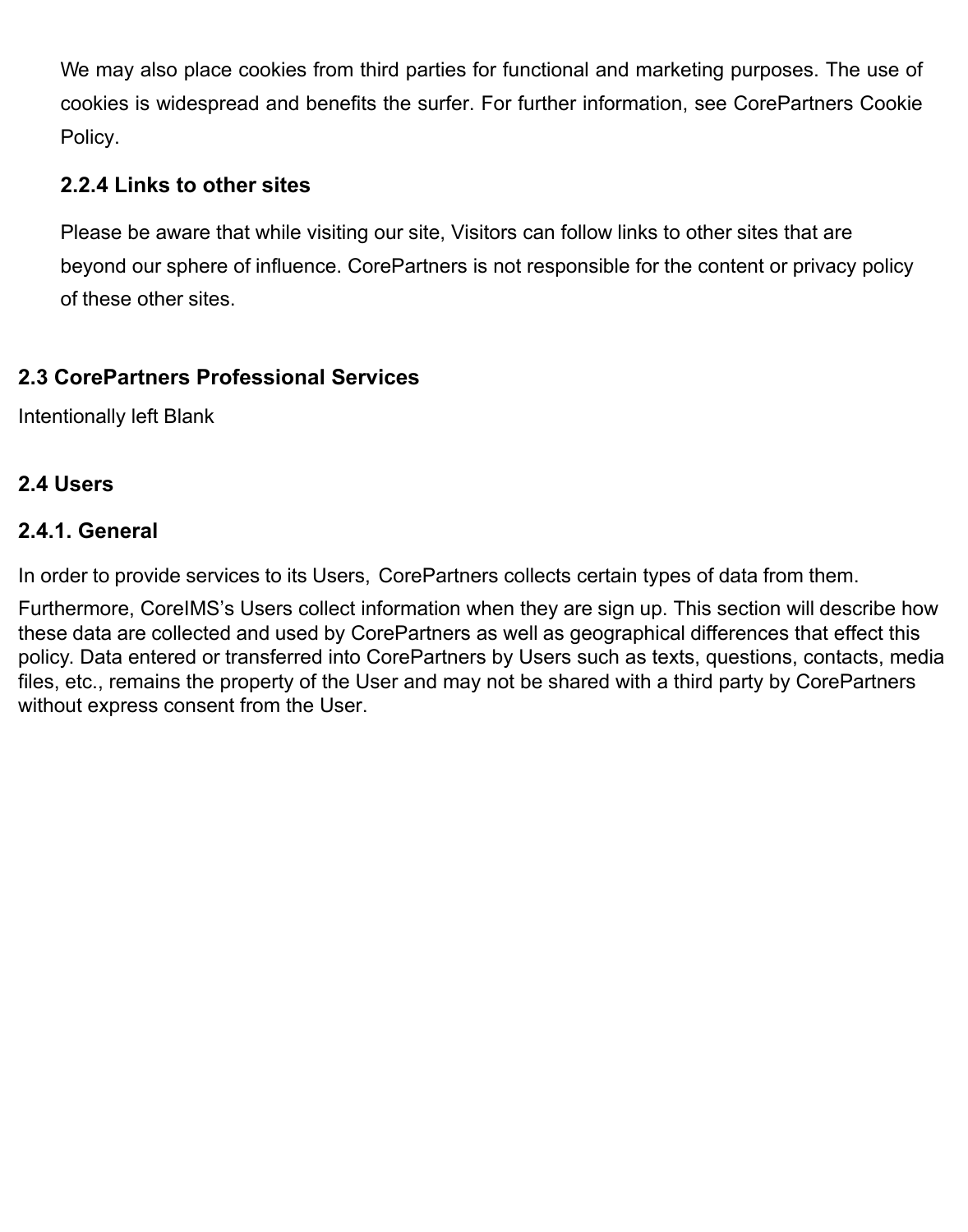#### **2.4.2 Collection of User data**

During a User's registration and later on CoreIMS's platform, they provide information such as name, company name, email, address, telephone, and other relevant data and  $\int c \wedge \int e^{\lambda} e^{i\pi/2} \cdot \int d\pi$ æ}å (X^) å [ $\cdot$ . This information is used by CorePartners to identify the User and provide them with support, services, mailings, sales and  $x\in\Lambda\mathbb{R}$ <sup>\*</sup>  $\bullet\Lambda$  actions, billing and to meet contractual obligations.

CoreIMS Users can at any time access and edit, update or delete their contact details by logging in with their user name and password to CoreIMS's platform. CoreIMS Users may create more Users with different privilege levels within their account. It is the responsibility of the User that creates other User accounts, to choose the level of access each User should have. Once these new Users log into CoreIMS, they meet the definition of User in this policy. CorePartners will not retain User data longer than is necessary to fulfill the purposes for which it was collected or as required by applicable laws or regulations.

#### **2.4.3 Collection of Customer data**

CoreIMS used as Inventory Management Software platform by ['incustomers, who make them available to relevant businesses, organizations, and individuals. It is the Customer's responsibility to ensure that collection and processing of data is done in accordance with applicable law. CorePartners will not process Personal Data for other purposes or by other means than instructed by its Customers.

 $W^{\bullet}$ <sup>1</sup> data includes data from individuals uploaded, transferred or manually entered by a CoreIMS User into their account for the purpose of inventory  $\mathbb{R}^1\setminus\mathbb{R}^1\setminus\mathbb{R}$  in  $\sim\mathbb{R}^1\setminus\mathbb{R}^1$  in  $\sim\mathbb{R}^1\setminus\mathbb{R}^1$  and  $\sim\mathbb{R}^1\setminus\mathbb{R}^1$  in  $\sim\mathbb{R}^1\setminus\mathbb{R}^1$ CoreIMS. Personal Data may include, personal contact information such as name,  $\hat{a}^* \cdot \hat{a}$ } ^\*\* address, à  $\bullet$   $\bullet$   $\bullet$  telephone or mobile number, email address, information concerning family, lifestyle and social circumstances including age, date of birth, marital status, number of children, employment details, education/qualification, business contact details, gender, religion, race, health detail and other sensitive Personal Data.

The purpose of collecting Personal Data as part of a CoreIMS will vary depending on the application, as set up by CoreIMS's Users. As CorePartners provides IMS platform to a wide group of customers and businesses, the purpose may vary greatly. For Users in the EEA, or for Users providing training to Customers in the EEA, the User will be the "controller", as defined in the Directive and the GDPR. The purpose will consequently be defined by CoreIMS's User.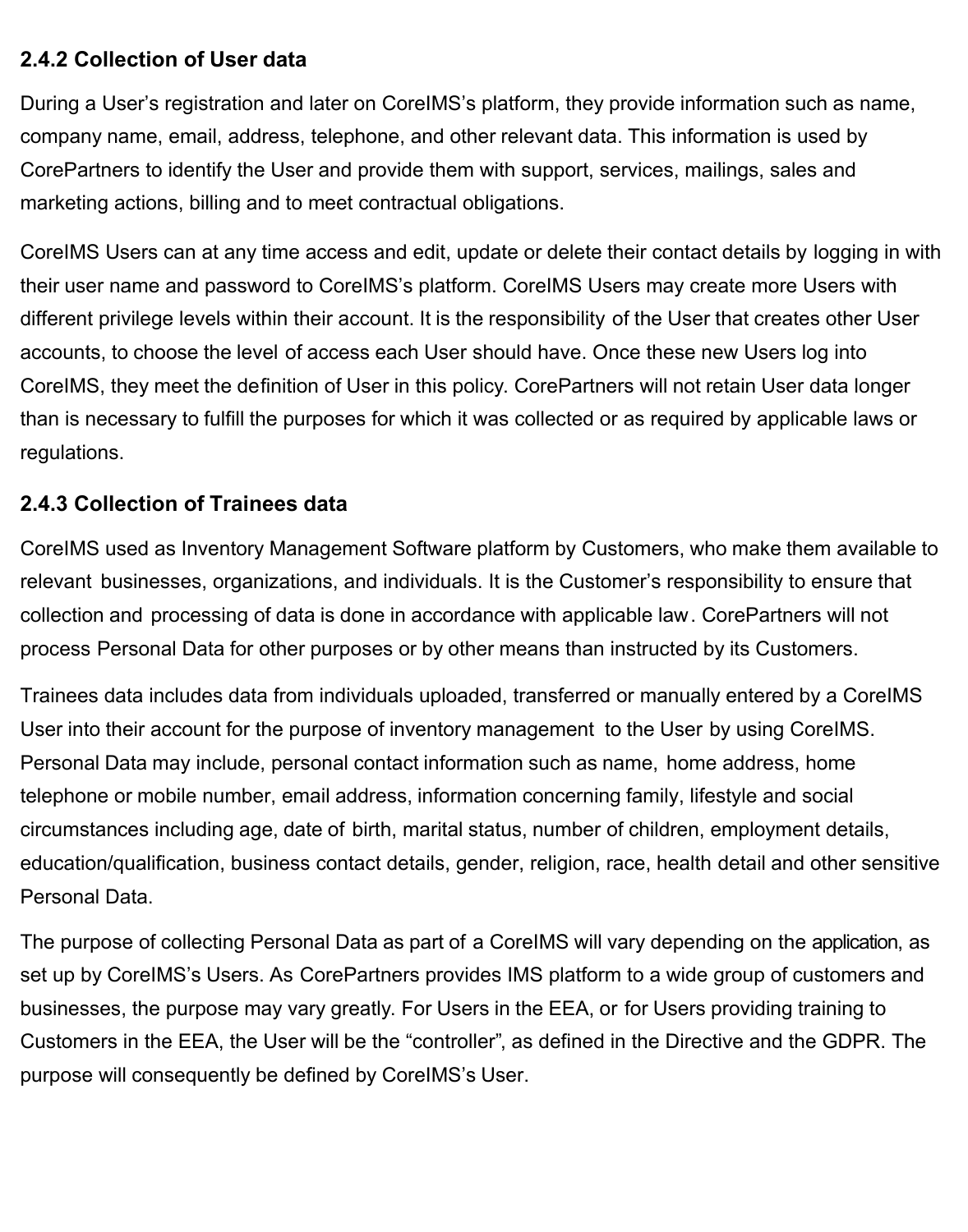If you or your organization are required under the European Union's General Data Protection Regulation (GDPR) to enter into a contract, or other binding legal act under EU or Member State law, with your data processors, review and accept CoreIMS's Data Processing Agreement in your CoreIMS's account.

#### **2.4.4. Geographical location**

CorePartners offers a number of data regions. A CorePartners "Data Region" is a set of data centers located within a defined geographical area where User data is stored. Personal Data is not transmitted between Data Regions. For CorePartners Users with accounts located in CorePartner's European Data Region, all Personal Data is processed in the EEA. For Users with accounts in the Data Regions: United States of America (US) and Canada all Personal Data is processed solely in the USA.

#### **2.4.4.1 Processing in the European Economic Area (EEA)**

For Users with accounts located in CorePartner's European Data Region, all processing of Personal Data is performed in accordance with privacy rights and regulations following the EU Directive 95/46/EC of the European Parliament and of the Council of 24 October 1995 (the Directive), and the implementations of the Directive in local legislation. From May 25th, 2018, the Directive and local legislation based on the Directive will be replaced by the Regulations (EU) 2016/679 of the European Parliament and of the Council of 27 April 2016 on the protection of natural persons with regard to the processing of Personal Data and on the free movement of such data, known as the General Data Protection Regulation (GDPR), and CorePartner's processing will take place in accordance with the GDPR.

#### **2.4.4.1.1 Controller**

CorePartners processes Personal Data both as a Processor and as a Controller, as defined in the Directive and the GDPR:

The CorePartners entity which you as a Customer entered an agreement with when using CorePartner's platform, will be the Controller for Customer data, as outlined above in "Collection of Customer data" section. For User data, as outlined in the "Collection of Users data" section, the User will be the Controller in accordance with Directive and GDPR, and CorePartners will be the Processor. CorePartners adheres to the Directive of 1995 and the GDPR from May 25th, 2018. Consequently, CorePartners processes all data provided by its Users with accounts in its European Data Region, in the European Economic Area (EEA) only.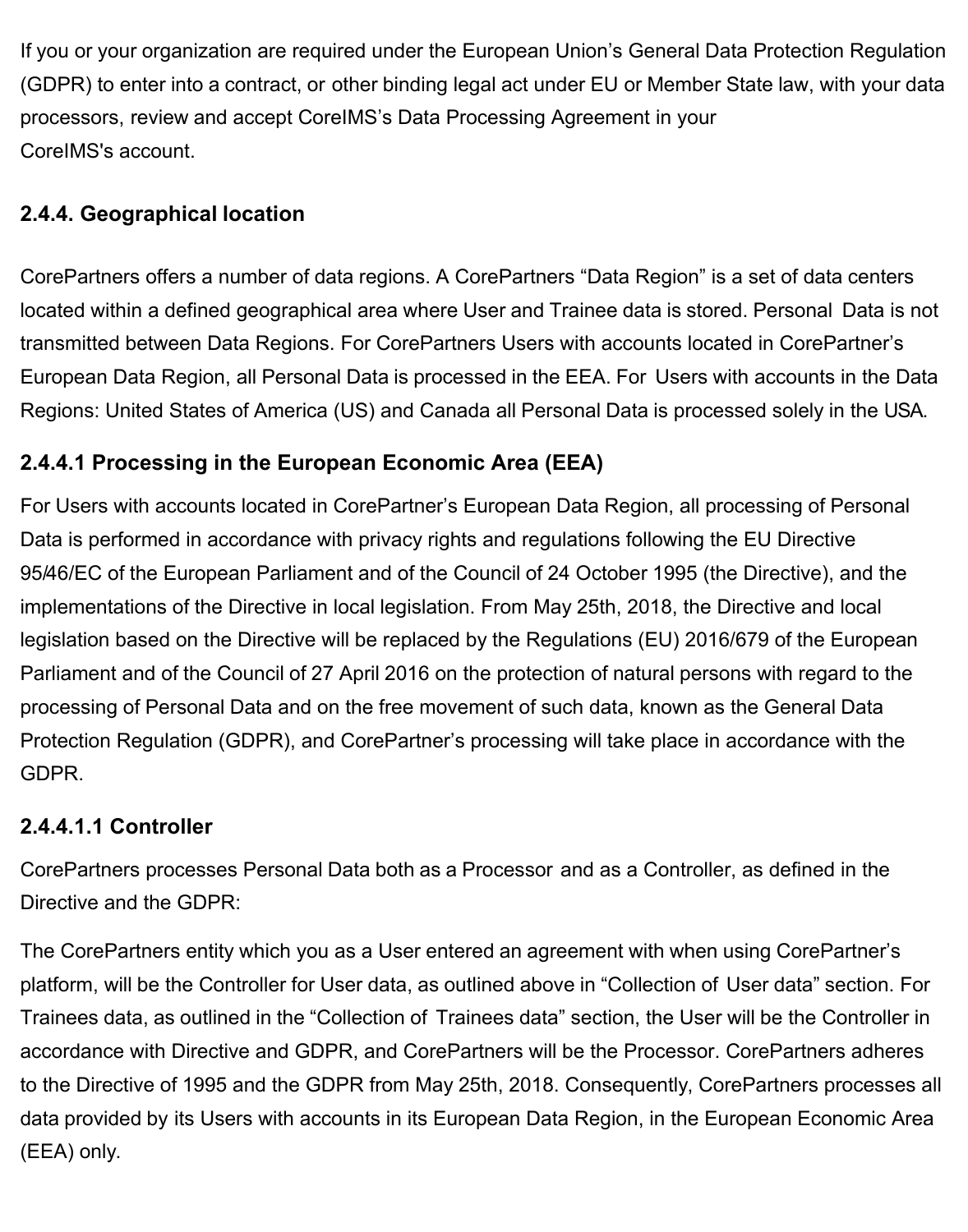All data collected by CorePartners Users through CoreIMS Platform will be stored exclusively in secure hosting facilities provided by Microsoft Azure. CorePartners has a data processing agreement in place with its provider, ensuring compliance with the Directive. All hosting is performed in accordance with the highest security regulations. All transfers of data internally in the EEA is done in accordance with this data processing agreement.

## **2.4.4.2 Processing in the United States Of America (US)**

For Users with accounts in the CorePartners US Data Region, CorePartners processes data solely in data centers located in the US. CorePartners has adopted reasonable physical, technical and organizational safeguards which substantially mirror the EU safeguards against accidental, unauthorized or unlawful destruction, loss, alteration, disclosure, access, use or processing of the User's data in CorePartner's possession. CorePartners will promptly notify the User in the event of any known unauthorized access to, or use of, the User's data.

All data collected by CorePartners Users through CoreIMS Platform will be stored exclusively in secure hosting facilities provided by Microsoft Azure. CorePartner's contract with its hosting provider ensures that all hosting is performed in accordance with the highest security regulations per [https://](https://docs.microsoft.com/en-us/microsoft-365/compliance/gdpr-dsr-azure) [docs.microsoft.com/en-us/microsoft-365/compliance/gdpr-dsr-azure](https://docs.microsoft.com/en-us/microsoft-365/compliance/gdpr-dsr-azure). CorePartner's policy is to protect and safeguard any personal information obtained by CorePartners in accordance with United States state or federal laws governing the protection of personal information and data. Accordingly, CorePartners adheres to practices and policies that aim to safeguard the data.

## **2.4.4.3 Processing in Canada**

Intentionally left Blank

# **2.4.4.4 Processing in other regions**

Intentionally left Blank.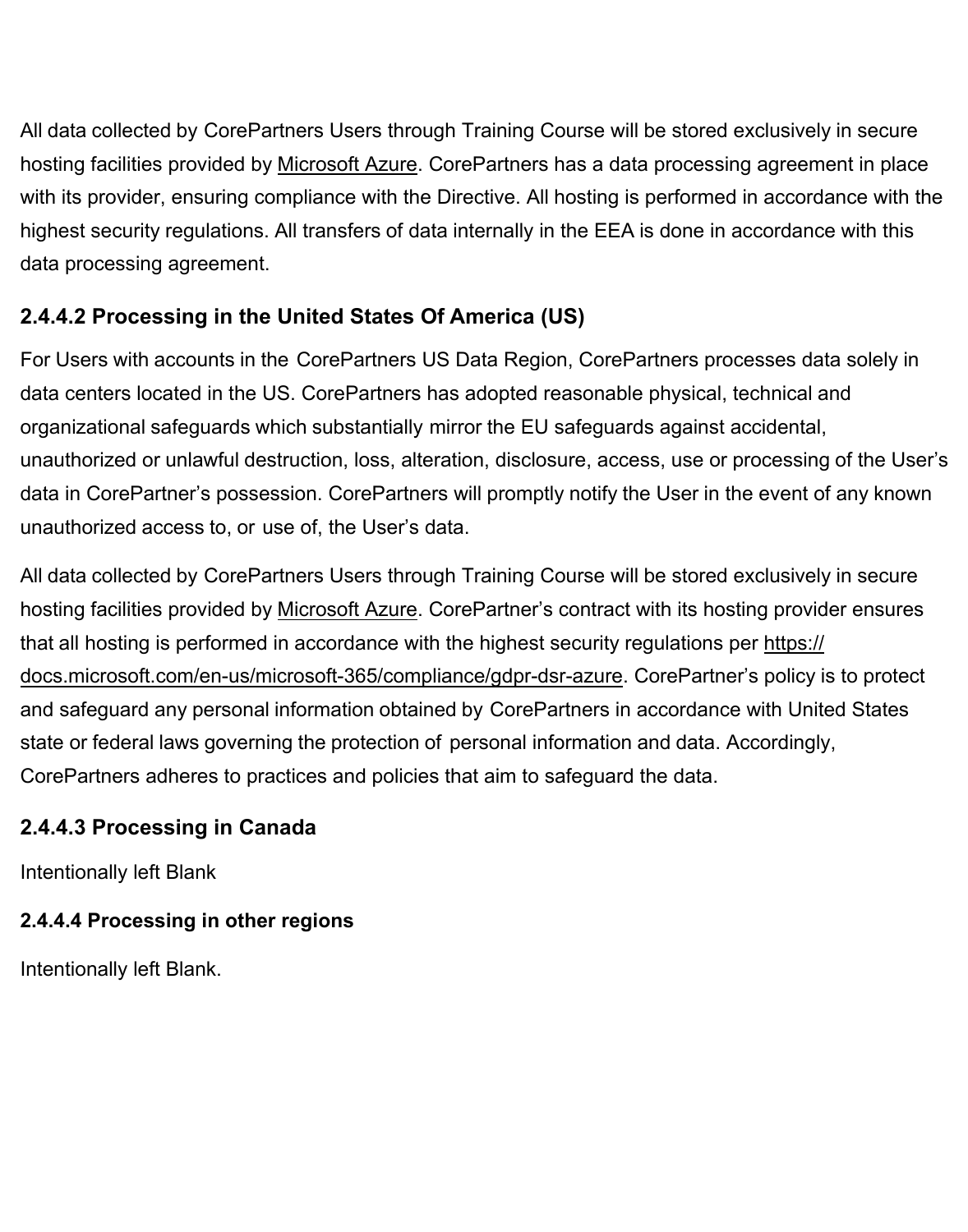# **3. Retention and deletion**

CorePartners will not retain data longer than is necessary to fulfill the purposes for which it was collected or as required by applicable laws or regulations. For User's data including personal information, CoreIMS's Users have control of the purpose for collecting data, and the duration for which the Personal Data may be kept. For User's data, Users with an active account will therefore have the responsibility to delete data when required. When a users's account is terminated or expired, all Personal Data collected through the platform will be deleted, as required by applicable law.

# **4. Acceptance of these Conditions**

We assume that all Visitors of our website, CoreIMS Platform with all modules powered by CorePartners have carefully read this document and agree to its contents. If someone does not agree with this privacy policy, they should refrain from using our website and platform. We reserve the right to change our privacy policy as necessity dictates. Continued use of CorePartners website and platform after having been informed of any such changes to these conditions implies acceptance of the revised privacy policy. This privacy policy is an integral part of CoreIMS's terms of use.

# **5. Our Legal Obligation to Disclose Personal Information**

CorePartners will reveal a user's personal information without his/her prior permission only when we have reason to believe that the disclosure of this information is required to establish the identity of, to contact or to initiate legal proceedings against a person or persons who are suspected of infringing rights or property belonging to CorePartners or to others who could be harmed by the user's activities or of persons who could (deliberately or otherwise) transgress upon these rights and property. We are permitted to disclose personal information when we have good reason to believe that this is legally required.